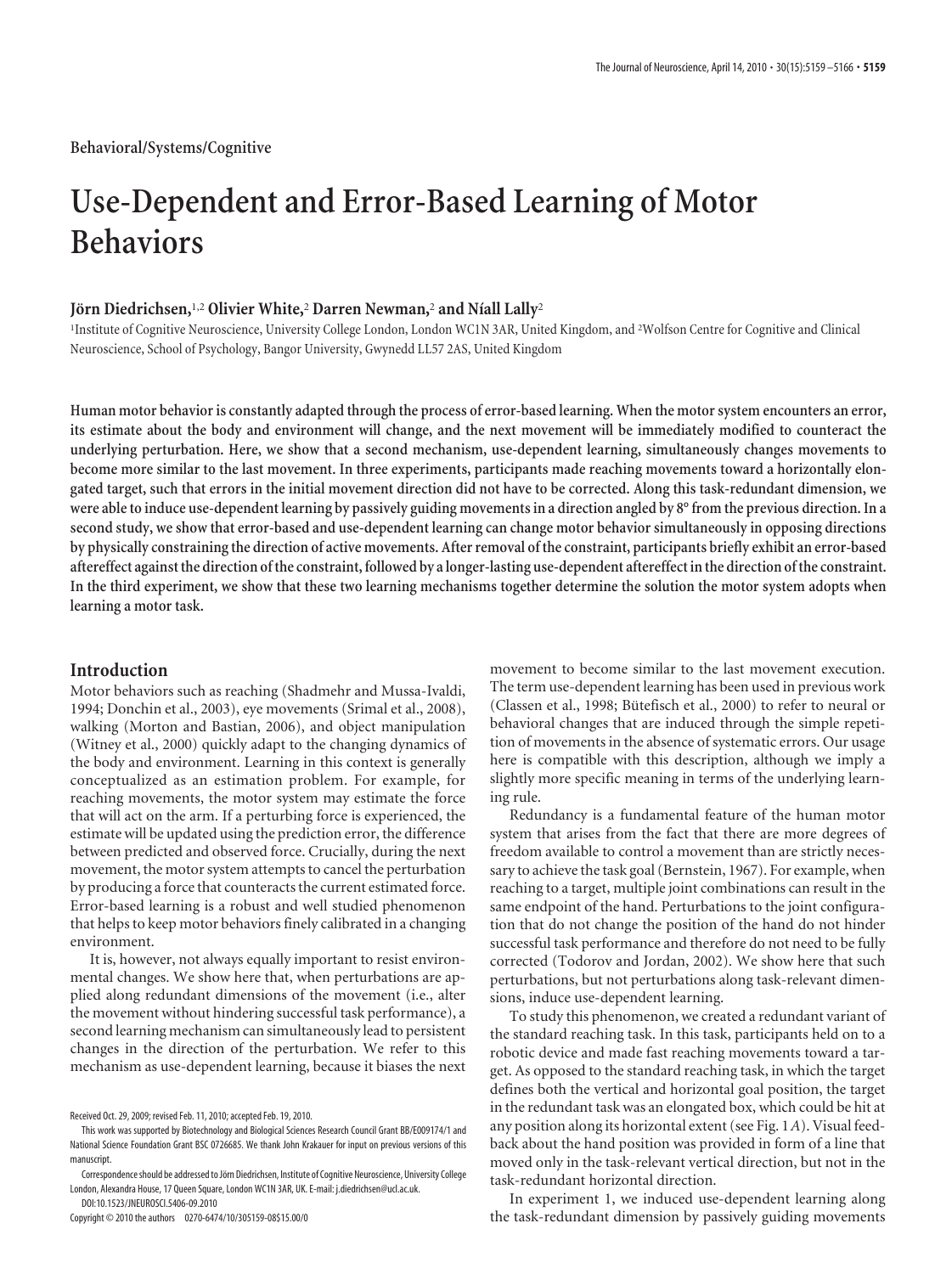in a slightly tilted direction. In experiment 2, we constrained active movements to demonstrate that error-based and usedependent learning can occur simultaneously in opposing directions. Finally, experiment 3 provides an example of how the interaction of these two learning mechanisms determines the final solution during adaptation to a novel force field.

## **Materials and Methods**

*Apparatus and procedures.* Participants were seated in front of a virtualenvironment setup with their head on a chin rest. They made 12 cm reaching movements with their right hand while holding a robotic device (Phantom 3.0; SensAble Technologies), which recorded the position of the hand at 200 Hz. Movements were made in a nearly upward direction (on a plane tilted 20° away from the face) and involved elbow and shoulder joints. At the starting position, the elbow angle was  $\sim$ 90°. A simulated spring (200 N/m) restricted the movements to a plane. A stereo display was calibrated such that a cursor (6 mm sphere) could be presented at the correct visual three-dimensional location. The apparatus prevented participants from seeing their hands and arms at all times.

To start a trial, participant moved the cursor into a starting sphere, 6 cm to the right of the body midline at breast height. In a standard task (experiment 3), participants were instructed to push the cursor into a 6 mm target sphere by moving their hand rapidly upward. In the redundant task, the cursor was replaced with a 12 cm horizontal line, displayed at the vertical position of the hand. This line did not move horizontally. The task was to push this line into a 12  $\times$  1 cm box, displayed 12 cm above the start.

*Experiment 1.* Fourteen right-handed volunteers (two males; mean age, 22.7 years) participated in experiment 1. Experimental and consent procedures were approved by the ethics committee of the School of Psychology at Bangor University. The first block consisted of 70 training trials in the redundant task. Movements with a peak velocity of 50 cm/s (the width of the acceptable window was adjusted to keep participants at 50% correct) were rewarded if movement times were <900 ms and spatial accuracy was within 3 mm of the target. Each of the next eight blocks started with 15 active movements, followed by 15 passive movements. For the passive movements, the robot moved the hand along a straight trajectory with a minimum-jerk profile. Participants were instructed to offer as little resistance as possible. These trials were indicated by a green starting sphere and no feedback about task success or failure was given. Participants were told that the purpose of the passive movements was to teach them a specific movement speed that they would be asked to replicate during the active movement phase. Unbeknown to the participants, on each block the trajectory for passive trials was angled 8° to the left or right, alternating between blocks, with the order counterbalanced between participants. To account for the slightly different baseline movement directions, we offset the direction of the passive movements for each pair of blocks by the average movement angle of the last pair. In the following 40 active movements, we then measured the influence of the passive movements onto the movement direction.

To show that the effects observed in experiment 1 were not attributable to visuomotor adaptation, we also conducted a control experiment with eight right-handed volunteers (six males; average age, 27 years). The study was identical with experiment 1, with the following changes. Each block contained only 30 instead of 40 active movements after the passive movements. To test for visuomotor adaptation, every fifth trial during the active movements was a probe trial in which a point target was presented at the currently preferred endpoint of the participants, which was estimated online using a running mean of the overall movement direction (*z*),  $m_{n+1} = 0.7m_n + 0.3z_n$ . Participants were instructed to move the hand at the required speed to the target as accurately as possible. During the movement, they only had information about the vertical position of their hand in form of the line cursor and received feedback of their full hand position only after movement end. For the first four blocks, participants performed the task with a line that indicated the vertical hand position only as in experiment 1, for the last four blocks with a cursor specifying both vertical and horizontal hand positions. Finally, to avoid an easy visual reference of the target and cursor midpoint, we extended both target and cursor to be as wide as the screen and moved the starting position 4 cm closer to the body midline.

*Experiment 2.* Seventeen right-handed participants (four males; mean age, 23.4 years) were tested, 12 of whom had participated in experiment 1. Experiment 2 was identical with experiment 1, except that the 15 trials of passive movements were replaced with 15 active movements that were constrained by a force channel. Participants were not informed in advance of the channel trials. The channel was applied in a direction that deviated by  $\pm 8^{\circ}$  from the average produced movement direction, as measured over the last two blocks. Any deviation from this trajectory resulted in a position-dependent force (1000 N/m) that pushed the hand back onto the straight-line trajectory.

*Experiment 3.* In experiment 3, we studied the adaptation process of reaching movements to a velocity-dependent force field in the standard and redundant task. Ten new right-handed participants (four males; mean age, 22.1 years) were recruited. For force field trials, the robot produced a force proportional to the instantiations velocity of the hand, calculated as follows:

$$
\begin{bmatrix} f_x \\ f_y \end{bmatrix} = \begin{bmatrix} 0 & 4 \\ -4 & 0 \end{bmatrix} N/(m/s) \begin{bmatrix} v_x \\ v_y \end{bmatrix}, \tag{1}
$$

pushing the hand to the right during an upward movement. For counterclockwise curl fields, the direction of forces was mirrored. Trials were rewarded if participants stopped their movements within 6 mm of the target with a movement time  $\leq 650 - 800$  ms. The time criterion was adjusted individually to keep the success rate at 50%.

To dissociate the adaptation to a force field (error-based learning) from changes in the planned movement direction (use-dependent learning), we applied a force channel on randomly selected trials during adaptation. On these channel trials, the robot generated a position-dependent force (1000 N/m) that pushed the hand back onto a predetermined, straight trajectory. In the standard task, this trajectory was toward the target. In the redundant task, the channel was applied in three directions,  $+8.8$ , 0, and  $-8.8^\circ$ , around the average movement direction  $(m)$ , which was estimated as the running mean of the past overall movement directions (*z*),  $m_{n+1} = 0.9m_n + 0.1z_n$ .

Experiment 3 started with two practice blocks of 48 trials in the standard and the redundant task, followed by four conditions, tested in counterbalanced order, as follows: (1) standard task, 12 movements without a force field, followed by 84 movements with a clockwise force field; in 12 of the last 48 trials (randomly chosen), we applied a force channel; (2) same as (1), but with a counterclockwise force field; (3) redundant task, the first block was 48 trials without force field (including 12 channel trials); this was followed by 36 force field trials for initial adaptation and 96 trials including 24 channel trials; (4) same as (3), but with a counterclockwise force field.

To test the hypothesis that the observed adaptation in the redundant task was influenced by visuomotor adaptation, we performed control experiment 2. Eight new participants performed a version of experiment 3, in which we displayed the cursor at the true hand position additionally to the line in the redundant task.

*Data analysis.* The angle of the first 200 ms ( *y*) after movement start  $(v > 3$  cm/s) and the angle of the overall movement  $(z)$  were the dependent variables of primary interest. These two group-averaged time series were fitted simultaneously by applying Equations 5– 8 iteratively. To remove possible left–right asymmetries, the clockwise and counterclockwise conditions were mirrored and averaged, such that we could set  $w_0 =$ 0. For a full probabilistic model, we assumed that the initial and overall movement directions were normally distributed around the predicted value with variance  $\sigma_y^2$  and  $\sigma_z^2$ , respectively. The parameters  $\Theta =$  ${A,B,C,D,E}$ , $F,\sigma_{\gamma}$ , $\sigma_{z}$ } (for full model, see Results) were then estimated to maximize the log-likelihood of the data given the parameters. In experiment 1, parameters *A–D* were not fit since there was no force perturbation. We determined 95% confidence intervals of the parameters by drawing 100,000 samples from the joint posterior distribution over all parameters using Markov chain Monte Carlo sampling (Congdon, 2006).

*Force channel model.* To decompose the responses in the force channel in experiment 3, we analyzed 11 average force profiles for each partici-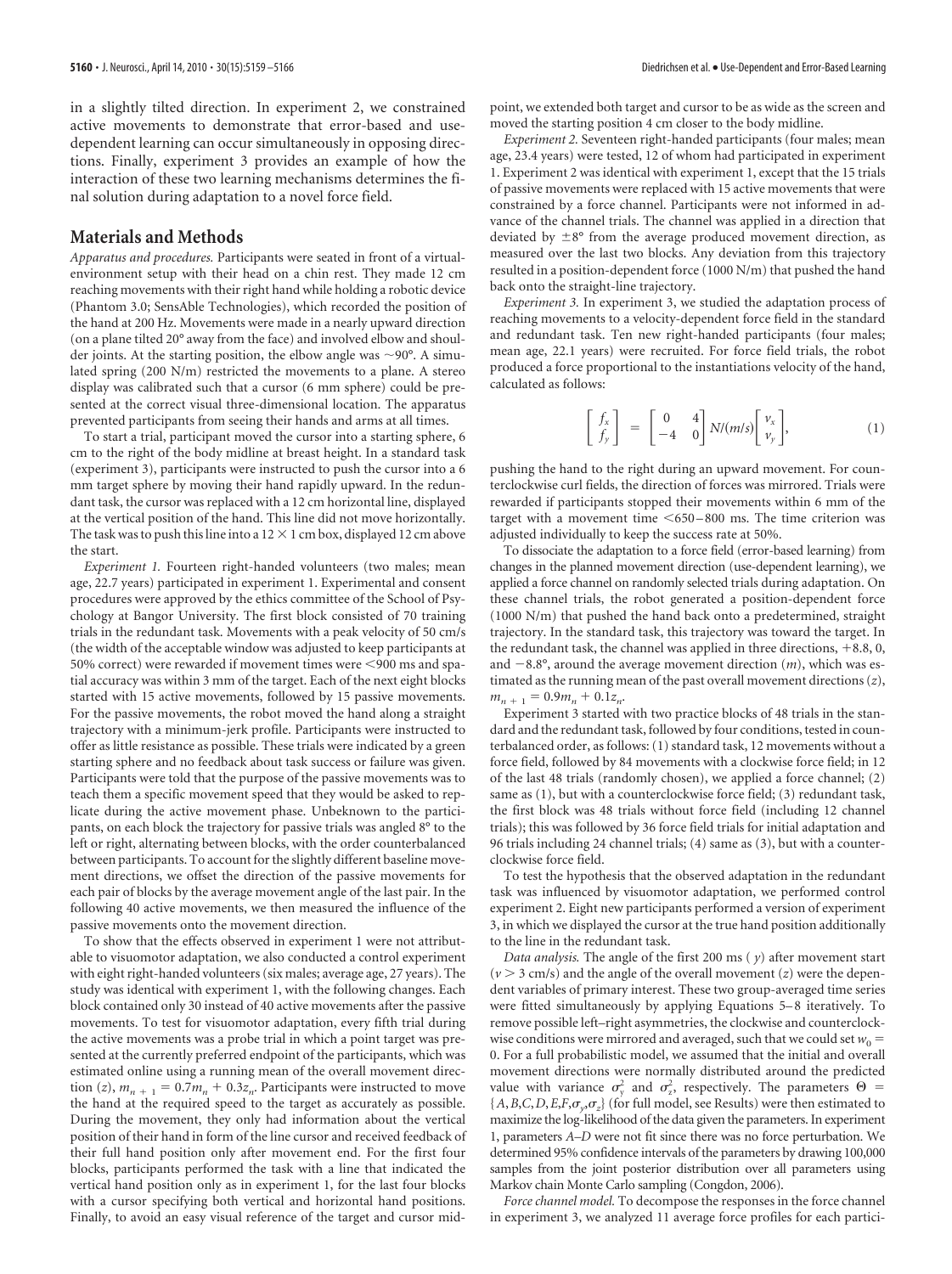

**Figure 1.** Experiment 1: passively guided movements induce a change along a task-redundant dimension through usedependent learning. *A*, Participants moved a line indicating the vertical hand position to a goal box. The horizontal hand position was not relevant to the task. B, Overall movement angle (direction of movement measured from beginning to end). During passive trials (gray box), the robot moved the participants' hand on a trajectory angled 8° rightward (red) or leftward (blue). The manipulation changed the angle of the subsequent free movements. The dashed lines indicate model fit (planned movement angle, *w*).

pant using a constrained linear model. The first two time series were derived from the average channel response in the standard task after clockwise and counterclockwise adaptation (see Fig. 4*A*). These were decomposed into an average response ( $\mathbf{x}_0$ , caused by slight curvature of the movement) and a component caused by the adaptation to a force field  $(\mathbf{x}_1)$  as follows:

$$
\begin{aligned} \mathbf{y}_1 &= b_1 \mathbf{x}_1 + \mathbf{x}_0 \\ \mathbf{y}_2 &= b_2 \mathbf{x}_1 + \mathbf{x}_0. \end{aligned} \tag{2}
$$

The next three time series came from the redundant task without force field adaptation and a channel tilted by  $+8.8$ , 0, or  $-8.8^{\circ}$  from the recent movement direction (see Fig. 4*B*). These were modeled as a mix of the intercept  $(\mathbf{x}_0)$  and a component  $(\mathbf{x}_2)$  attributable to the deviation of the channel angle from the planned movement angle  $(w_1)$  as follows:

$$
\begin{aligned}\n\mathbf{y}_3 &= (-8.8 - w_1)\mathbf{x}_2 + \mathbf{x}_0 \\
\mathbf{y}_4 &= (0 - w_1)\mathbf{x}_2 + \mathbf{x}_0 \\
\mathbf{y}_5 &= (8.8 - w_1)\mathbf{x}_2 + \mathbf{x}_0.\n\end{aligned} \tag{3}
$$

Finally, the six channel responses in the redundant task after force field adaptation (see Fig. 4*C*) were modeled as a linear combination of force field adaptation and responses attributable to deviation of the channel from the respective planned angles  $(w_1, w_2)$  as follows:

$$
\gamma_{6} = b_{3}x_{1} + (-8.8 - w_{2})x_{2} + x_{0} \n\gamma_{7} = b_{3}x_{1} + (0 - w_{2})x_{2} + x_{0} \n\gamma_{8} = b_{3}x_{1} + (8.8 - w_{2})x_{2} + x_{0} \n\gamma_{9} = b_{4}x_{1} + (-8.8 - w_{3})x_{2} + x_{0} \n\gamma_{10} = b_{4}x_{1} + (0 - w_{3})x_{2} + x_{0} \n\gamma_{11} = b_{4}x_{1} + (8.8 - w_{3})x_{2} + x_{0}.
$$
\n(4)

The regressors  $(\mathbf{x}_0, \mathbf{x}_1, \mathbf{x}_2)$  and the regression coefficients  $(b_1, \ldots, b_4)$  $w_1, \ldots, w_3$  were unknown. To solve this dual estimation problem, we first estimated the likely shape of the regressors  $\mathbf{x}_0$ , ...,  $\mathbf{x}_2$ , assuming  $b_i =$  $\pm 1$  (depending on the direction of the force field) and  $w_i = 0$ . We then solved the linear equations with an ordinary-least-square approach, yielding maximum-likelihood estimates of the seven regression coefficients under the assumption of Gaussian noise.

By comparing the size of the predicted response  $b_i\mathbf{x}_1$  with the force profile during exposure to the force field (see Fig. 4*A*), we normalized the size of force field adaptation for redundant and standard tasks. The value  $w<sub>i</sub>$  was added to the mean direction of the channel for each condition to obtain the planned movement direction.

#### **Results**

## **Experiment 1: passive movements induced use-dependent learning**

In experiment 1, participants performed the redundant task. After 15 initial active movements, the robotic device passively guided the participants' hands for 15 movements toward the target (Fig. 1*A*). The robot moved the hand on a trajectory that deviated either 8° to the left or 8° to the right of the center, alternating between blocks of trials. Participants were not aware of this manipulation: After the experiment, we told them that the robot deviated their hand laterally and asked them to guess the direction of the deviation on the last block. Only 5 of 14 participants could answer this question correctly, a number not significantly different from chance ( $p = 0.202$ ). In contrast, the subsequent active movements showed a prolonged aftereffect (Fig. 1*B*). The direction of the following 40 movements was significantly biased toward the direction of the preceding passive movements in that block  $(t_{(13)} = 4.681; p < 0.001).$ 

We hypothesize that this effect is attributable to usedependent learning, a process by which the movement plan associated with a certain task is made more similar to the last executed movement. In this example, these changes occur in terms of the movement direction, a task-redundant dimension attributable to the structure of the target. Use-dependent learning can be understood as a simple averaging process between the last planned direction  $(w_n)$  and the last actual direction of movement  $(y_n)$  as follows:

$$
w_{n+1} = Ew_n + Fy_n + (1 - E - F)w_0.
$$
 (5)

The last component of the update rule allows for a slow drift back to the baseline direction  $(w_0)$ . When fitting this model to the group average data, the use-dependent learning rate *F* was estimated to be 0.011 [95% confidence interval, (0.008 –0.014)]. The estimate for the retention parameter *E* was 0.966 (0.953–0.978). Although statistically less stable, the model can also be fitted to individual data. Eleven of the 14 participants showed a positive use-dependent learning rate  $F$  (sign test,  $p = 0.028$ ), with a median of 0.013.

Before concluding that the passive movements induced use-dependent learning, we needed to consider the alternative hypothesis that the aftereffect was caused by a change in the visualproprioceptive or visuomotor calibration (Sober and Sabes, 2003), possibly induced by an implicit error signal between the felt hand position and the assumed visual position of the hand (i.e., the middle of the line). In control experiment 1, we tested this hypothesis in two ways. First, we replicated experiment 1, but inserted probe trials, in which participants were instructed to move their unseen hand to a specific location in the target zone, indicated by a 6 mm target sphere. If passive movements changed the visuomotor calibration, we should find systematic errors in the direction of the passive movements. Contrary to this hypothesis, no such difference was found  $(t_{(7)} = -0.619; p = 0.55)$  (see supplemental Fig. 1*B*, available at www.jneurosci.org as supplemental material). Second, we again replicated experiment 1 but this time removed any systematic discrepancy between proprioceptive and visual estimated hand position by continually displaying a cursor at the veridical hand position. Participants now consciously perceived during passive movements that their hand was deviated to the side but still showed a significant aftereffect  $(t_{(7)} = -3.096; p = 0.017)$  (see supplemental Fig. 1A, available at www.jneurosci.org as supplemental material). These data clearly demonstrate that the change in preferred direction of movement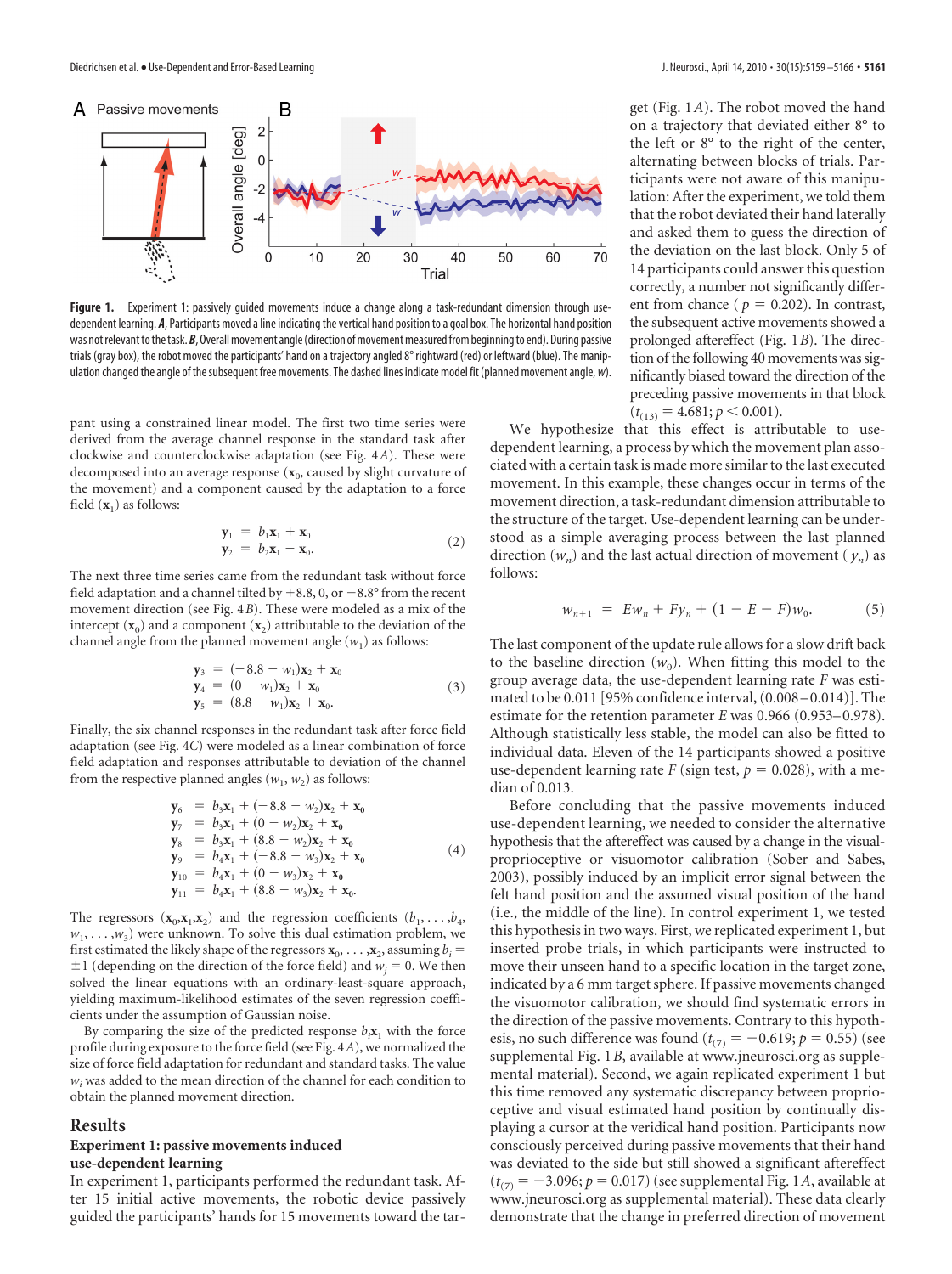

**Figure 2.** Experiment 2 shows simultaneous action of use-dependent and error-based learning. *A*, After a pretest of 15 movements, a tilted trajectory ( $\pm 8^{\circ}$ ) was imposed using a force channel (gray box). *B*, The lateral force exerted against the channel (measured at 200 ms after movement start) increases during the channel trials, indicating force field adaptation (*v*). *C*, The initial angle of the subsequent free movements (measured at 200 ms) shows a errorbased aftereffect against the direction of the channel, which washes out quickly. *D*, The overall movement angle shows a persistent aftereffect of use-dependent learning after washout of the force field effect. The dashed black lines indicate model fit.

in the redundant task was not attributable to a change in visuomotor calibration.

#### **Experiment 2: use-dependent and error-based learning can act simultaneously**

The second experiment demonstrates that use-dependent and error-based learning can act simultaneously and independently in opposing directions. In this experiment, participants moved actively during the induction phase. To constrain the movements to a certain direction, we applied a force channel to the hand: The robotic device simulated a stiff spring along a predetermined straight path that was rotated 8° to the left or right from the current movement direction (Fig. 2*A*). On the first channel trial, participants pushed against the robotic arm with an average force of 0.6 N (measured at 200 ms) because the hand deviated from the planned movement trajectory. The force increased to 0.72 N on the next trial ( $t_{(16)} = 2.267$ ;  $p = 0.038$ ) and reached a level of 0.84 on the 15th trial (Fig. 2*B*). After the force channel was removed, participants showed an error-based aftereffect: their initial movement directions deviated in the direction opposite to the channel they had experienced ( $t_{(16)} = 2.95$ ;  $p = 0.009$ ) (Fig. 2*C*). The error-based aftereffect quickly dissipated over four to five movements. Surprisingly, the initial and overall movement direction then continued to change into the opposite pattern (Fig. 2*D*). For the remainder of the block in the overall movement

direction deviated in the direction of the experienced channel  $(t<sub>(16)</sub> = -2.453; p = 0.026).$ 

These effects can be understood as arising from the parallel activity of error-based and use-dependent learning. According to well established models of error-based learning (Thoroughman and Shadmehr, 2000; Donchin et al., 2003), participants have an estimate of force that will act on their hand during the movement  $(v_n)$ . When experiencing the unexpected force  $(f_n)$  that deviated their hand during the channel movement, the estimate will be updated based on the prediction error, the different between felt and expected force as follows:

$$
\nu_{n+1} = A\nu_n + B(f_n - \nu_n), \tag{6}
$$

where the learning parameter *B* and the retention parameter *A* dictate the speed of the learning and forgetting process. The increase in estimated force could be observed directly, because participants attempted to counteract the channel force more and more over the 15 movements (Fig. 2*B*). After removal of the channel ( $f_n = 0$ ), this compensation led to a deviation of the initial movement direction  $(y_n)$  in a direction opposite to the channel as follows:

$$
y_n = D(f_n - v_n) + w_n. \tag{7}
$$

The parameter *D* relates inversely to the stiffness of the arm. The initial error in the movement ( $y_n - w_n$ ) was then partially corrected to produce the overall movement direction  $(z_n)$ . This explains why the force field aftereffect was most pronounced in the initial movement direction as follows:

$$
z_n = y_n + C(y_n - w_n). \tag{8}
$$

The novel aspect of our model is the addition of use-dependent learning (Eq. 5), which, simultaneously with error-based learning, changed the planned movement during the channel movements in the direction of the channel (*w*) (Fig. 2*D*). Because retention of error-based learning is poorer than for usedependent learning, the error-based aftereffect washed out rather quickly, revealing a use-dependent aftereffect in the opposite direction. Consistent with this idea, the simultaneous fit of Equations 5–8 could capture well all observed effect (Fig. 2, dashed line). The estimates for the learning and retention parameters for group average data indicated a faster process for error-based, *B* 0.10 (0.07–0.14),  $A = 0.83$  (0.74–0.87), than for use-dependent learning,  $F = 0.038$  (0.012–0.087), and  $E = 0.91$  (0.87–0.97). We confirmed this result by applying the model to individual data, yielding positive use-dependent learning rates for 16 of 17 participants ( $p < 0.001$ ; median, 0.059), and positive error-based learning rates for 15 of 17 participants ( $p < 0.001$ ; median,  $0.091$ ).

Finally, we asked whether the strength of error-based and usedependent learning was correlated across participants. Consistent with the notion that these processes are independent, the force produced during the last five movements in the channel—a measure of error-based learning— correlated with the force field aftereffect (trials 31–34) ( $r = 0.589$ ;  $p = 0.013$ ), but not with the use-dependent aftereffect (trial  $38 - 70$ ) ( $r = -0.078$ ;  $p = 0.765$ ). Thus, together these results provide strong evidence for the parallel and independent action of these two learning mechanisms.

### **Experiment 3: adaptation solution is shaped by both use-dependent and error-based learning**

In the third experiment, we demonstrate that parallel action of use-dependent and error-based learning determines the final so-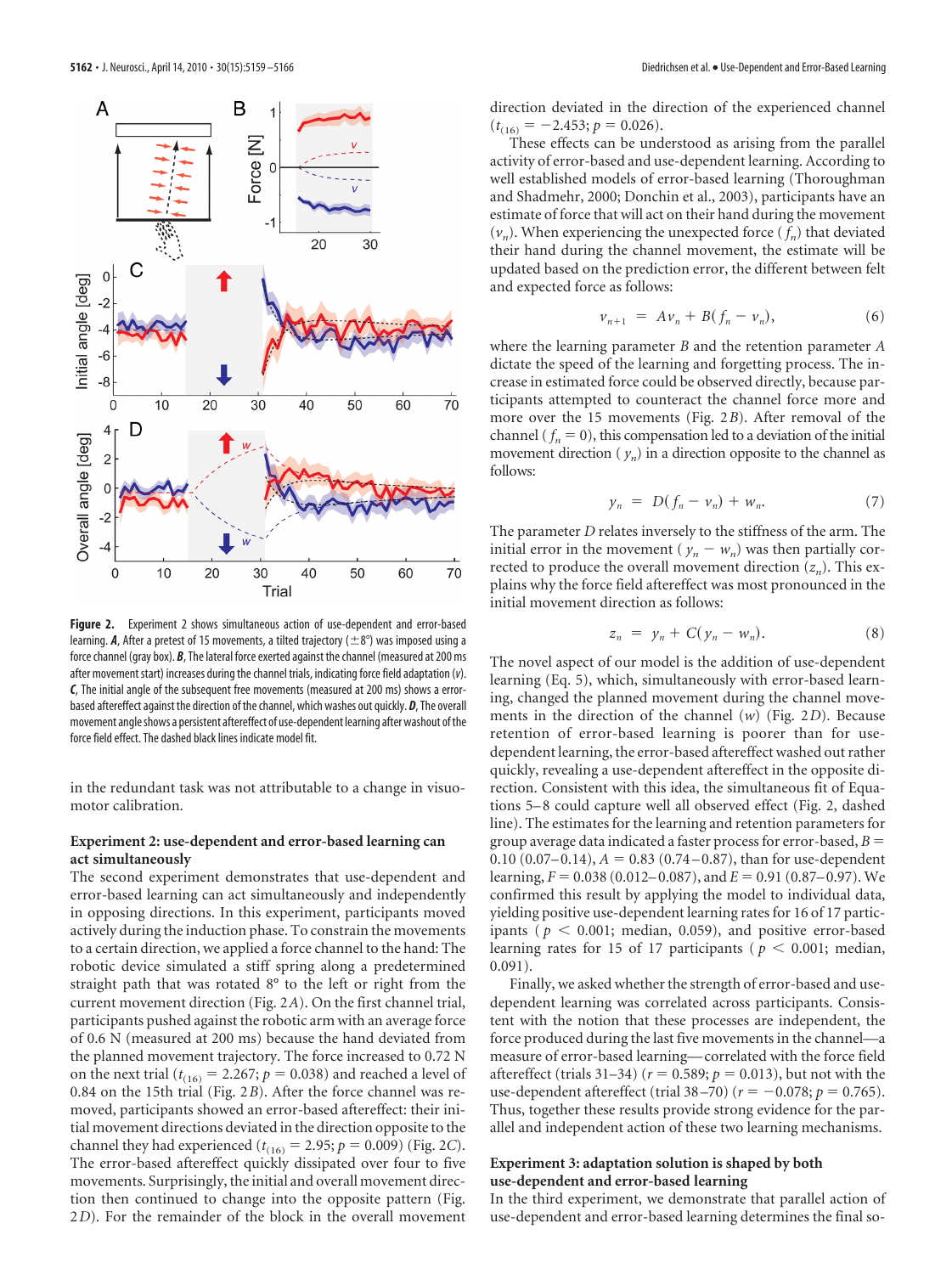

Figure 3. Experiment 3. Shown are force field adaptation in the standard reaching task (*A*) and redundant reaching task (*B*). Initially, the clockwise (blue) and counterclockwise (red) force field caused large errors in the trajectory that is fully corrected in the standard (*C*), but not in the redundant task (*D*). After adaptation, movements in the standard task are nearly straight (*E*), whereas they deviate into the direction of the force field in the redundant task (F). G, H, Time evolution of adaptation and fit of the use-dependent learning model. The initial movement angle (y) and fit (j) are shown in blue. In both tasks, there is an equivalent increase in the expected force (*v*, black dashed line; here scaled by *D*). Only in the redundant task there is there a concurrent change in the planned direction (*w*, red dashed line), leading to a shift of both the initial (blue) and overall (red) movement angle.

lution during adaptation to a viscous force field (Shadmehr and Mussa-Ivaldi, 1994). During a standard (Fig. 3*A*) or redundant (Fig. 3*B*) reaching task, the robot repeatedly applied a clockwise or counterclockwise force, perpendicular and proportional to hand velocity. In contrast to the force channel used in experiment 2, the force field dependent on the velocity rather than on the position of the hand, thereby inducing large deviation of the initial direction of the movement. Participants corrected this initial error fully in the standard task [Fig.  $3C$ ,  $C = 1.07 (1.0 - 1.11)$ ], but significantly less in the redundant task [Fig. 3*D*,  $C = 0.75$  $(0.68 - 0.80)$ ], a difference that is predicted qualitatively by optimal control theory (Todorov and Jordan, 2002; Diedrichsen, 2007).

Given this difference in online correction, how would the system adapt to prolonged application of a force field? After adaptation in the standard reaching task, the hand moved again in a straight-ahead direction (Fig.  $3E$ ,  $-6.3$  and 1.95°). In the redundant task, however, the initial movement direction was shifted toward the direction of the force field  $(-12.9 \text{ and } 17.7^{\circ})$  (Fig. 3*F*).

We considered two possible explanations for this effect. First, participants may have simply adapted less to the force field in the redundant task, because lateral deviations here were task irrelevant. Our model of use-dependent and error-based learning offers a different explanation. The model (Eqs. 5–8) predicts that the degree of force field adaptation would be identical across standard and redundant tasks because error-based learning is driven only by the difference between expected and experienced forces, but not by the relevance of the error for the task (Eq. 6). Simultaneously, use-dependent learning (Eq. 5) would shift the planned movement in the direction of the force field. As outlined

in Introduction, we hypothesize that use-dependent learning only occurs for perturbations along task-redundant dimensions. Therefore, the planned movement direction should only change in the redundant task, but not in the standard task, in which the perturbation interfered with successful task performance.

Thus, the model predicts equivalent force field adaptation in standard and redundant task, combined with a shift of the planned movement direction (not just endpoint) in the direction of the force field in the redundant task. To test these predictions, we applied a force channel on randomly selected trials before and after adaptation. We exploited the fact the force profiles produced against the wall of the channel had a different temporal shape when participants previously had adapted to a velocitydependent force field, compared with when they had changed their planned movement direction. To demonstrate this fact, we first measured the response in channel trials in the standard task after force field adaptation. Here, participants counteracted the expected force by pressing against the wall of the channel, matching size and velocity dependence of the force field (Fig. 4*A*) (Scheidt et al., 2000; Wagner and Smith, 2008). We compared this response with the response induced by shifts in planned direction. We applied force channels in the redundant task before force field adaptation in three directions around the mean direction of movement. Now, participants pressed against the channel toward the desired endpoint, even after the movement had stopped and the task goal had been reached (Fig. 4*B*).

Finally, we applied channels in three different directions around the average direction of in the redundant task after force field adaptation (Fig. 4*C*). Because of their different temporal shapes, we now could decompose these channel responses into a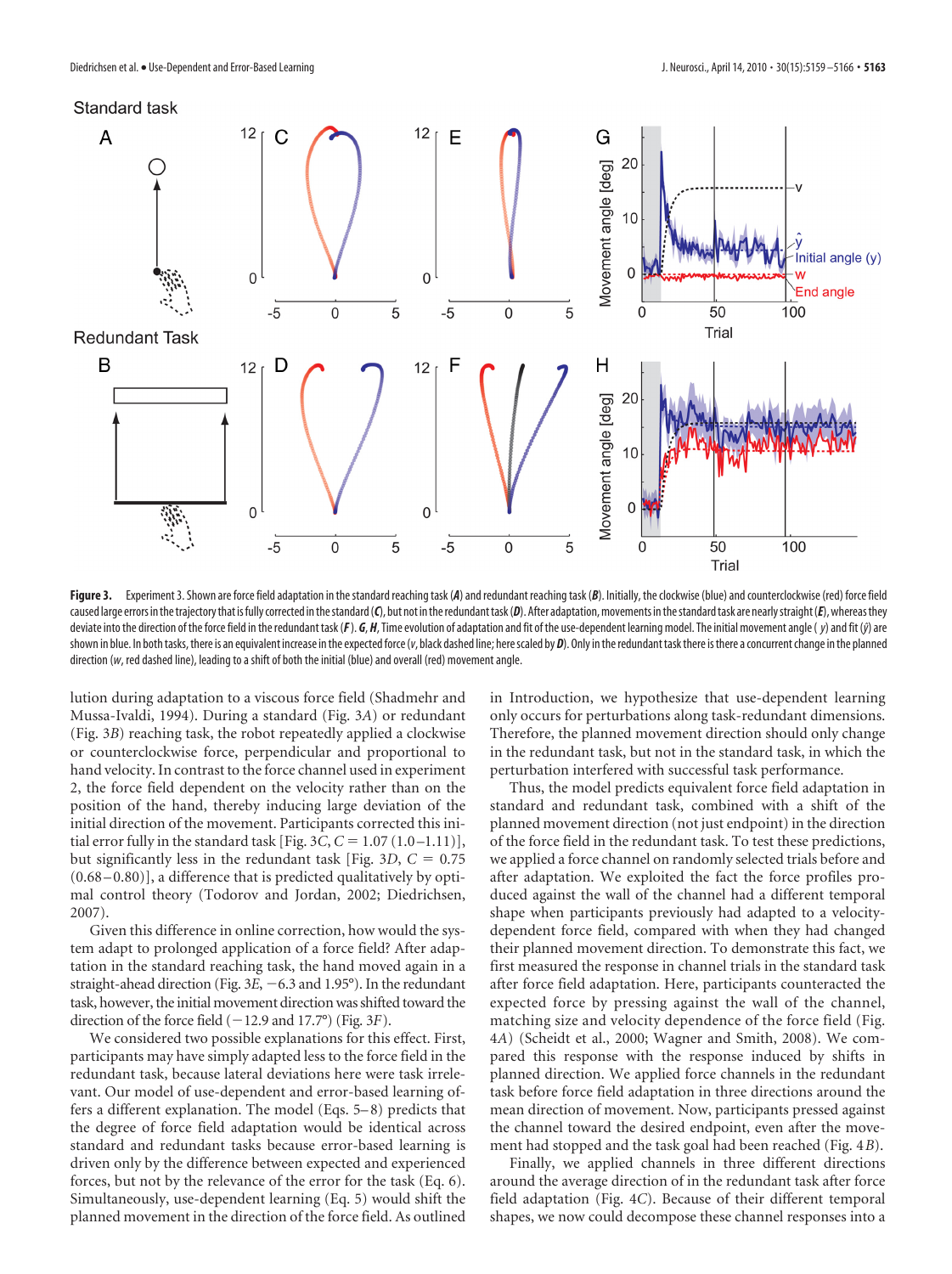component attributable to force field adaptation and a component caused by shifts in the planned movement direction. The observed force profiles were modeled using a constrained linear model (see Materials and Methods). The fits (Fig. 4*A–C*, dashed lines) explained  $94.7\%$  (SD = 2.1%) of the variance for each individual subject's force profiles.

Parameter estimates confirmed that the extent of force field adaptation (Fig. 4*D*) was statistically equivalent between the redundant (74.5%) and the standard task (76.8%) ( $t_{(9)} = 0.34; p = 0.742$ ). The analysis also revealed that the planned movement direction changed significantly in the direction of the force field in the redundant task (Fig. 4*E*). A counterclockwise force field induced a  $-9.7^{\circ}$  change  $(t_{(9)} = 4.51; p = 0.001)$ , whereas a clockwise force field induced a  $+11.9^{\circ}$  change  $(t_{(9)} = 3.82; p = 0.004)$ . These findings provide strong evidence against the hypothesis that force field adaptation is reduced in the redundant task. Rather, our analysis clearly shows that the adaptation solution between standard and redundant task are only different, because the planned movement direction shifted into the direction of the force field during the process of adaptation, a behavior only predicted by use-dependent learning.

The final adaptation solution is determined by the relative speeds of these two processes. When fit to the group average data for both the standard (Fig. 3*G*) and redundant task (Fig. 3*H*), the learning parameters were estimated to be  $A = 0.95, B =$  $0.17, E = 0.83,$  and  $F = 0.11$ . This again was confirmed using model fits to individual data with a median use-dependent learning

rate of  $F = 0.11$ , and the data from only one participant resulting in a negative estimate (sign test,  $p = 0.011$ ). The two-process model also predicts that this solution will be stable. While *w* drifts back slowly toward the old preferred solution  $(w_0)$ , the less-than-full adaptation  $(v < f)$  and lack of corrections cause the movements to systematically deviate from the planned direction ( $y = w + \delta$ ). Therefore, the solution  $w - w_0 = F/(1 - E - F)\delta$  will be stable.

Finally, we considered two alternative explanations for the observed effect. First, the solution for the redundant task may have been chosen, because it constitutes the optimal solution under the task requirements (Izawa et al., 2008). Although we cannot exclude the possibility that successful task performance can partly account for the high use-dependent learning rate found in experiment 3 compared with experiments 1 and 2 (see Discussion), we believe that it is unlikely that an optimization process alone can account for the observed adaptation solution. Energetically, the solution chosen in the redundant task was clearly more effortful than the solution chosen in the standard task. To achieve the same movement time, participants had to move faster (59.4 vs 52.8 cm/s;  $t_{(9)} = 4.78$ ;  $p < 0.001$ ), and because the force field was velocity dependent and the force field adaptation identical between tasks— had to counteract a stronger



**Figure 4.** Estimating amount of force field adaptation and shift in planned direction in experiment 3. *A*, After adaptation to a clockwise (blue) or counterclockwise (red) force field in the standard task, a channel was applied in the target direction (black dashed line). Participants produced anticipatory forces against the wall of the channel (solid red and blue line), similar to the force field experienced on nonchannel trials (gray line). Model fits (see Materials and Methods) are shown in dashed lines in all panels. **B**, Before adaptation in the redundant task, a channel was applied in three directions (light,  $-8.8^\circ$ ; medium,  $0^\circ$ ; dark,  $-8.8^\circ$ ) around the average movement direction. Even after the end of the movement  $(t > 400 \text{ ms})$ , participants pressed against the channel, providing a measure of their planned movement direction. *C*, After force field adaptation in the redundant task, a channel was applied in three different directions around the respective average direction. Resultant force profiles were modeled as a mixture of force field adaptation and deviations of planned direction (dashed lines). *D*,*E*, Parameter estimates indicate equivalent force field learning in standard and redundant tasks (D), and a shift of the planned direction in the direction of the force field in the redundant task (*E*). Error bars indicate SEM.

force field. Based on an analysis of inverse dynamics (see supplemental material, available at www.jneurosci.org), adapted movements for the redundant task entailed a 22% higher control cost than for the standard task. Furthermore, there were no significant differences in the accuracy in the vertical dimension for standard and redundant reaching task ( $t_{(9)} = 0.44$ ;  $p = 0.67$ ). Although it is still possible that lateral movements were beneficial for accuracy considering the higher movement speeds in the redundant task, an optimization approach would need to explain why participants drifted back toward straight-ahead movements in experiments 1 and 2, rather than continuing with the supposedly better lateral movements.

Second, we reconsidered the hypothesis that the shifts in the redundant task were not caused by use-dependent learning, but by changes in the alignment between vision and proprioception, as had been previously hypothesized (Scheidt et al., 2005). In control experiment 2 ( $n = 8$ ), we replicated experiment 3, while continually displaying a cursor at the veridical hand position. Although we thereby prevented any conflict between the seen and felt hand position, results were comparable with experiment 3 (see supplemental Figs. 2, 3, available at www.jneurosci.org as supplemental material).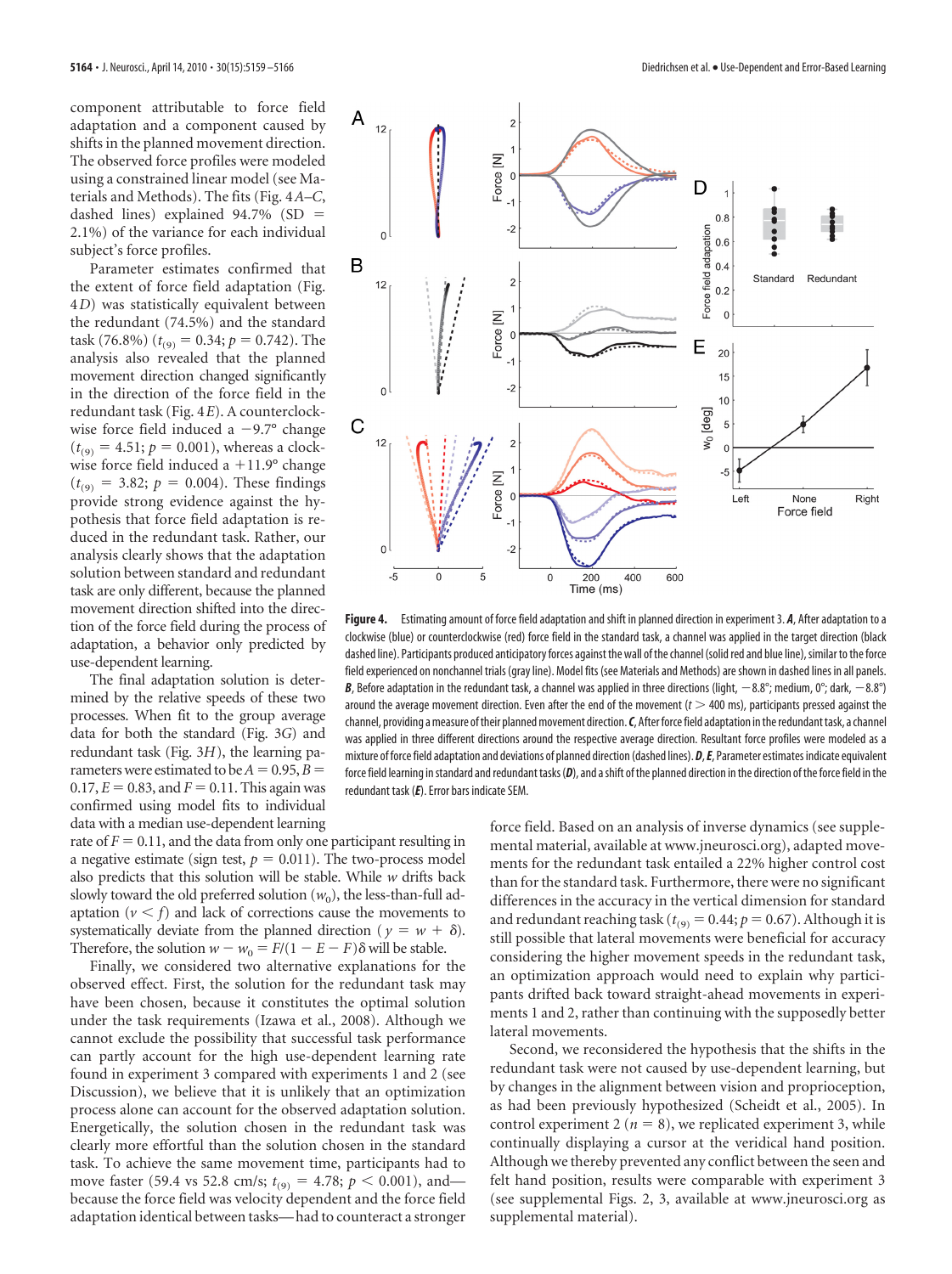#### **Discussion**

In sum, our experiments reveal the existence of two fundamentally different learning mechanisms in response to a perturbation. First, the motor system estimates and counteracts the perturbation through a mechanism that is driven by prediction errors (Thoroughman and Shadmehr, 2000; Donchin et al., 2003). Second, we now show that at the same time the nervous system associates the current goal with the last executed movement, a form of Hebbian learning. In contrast to error-based learning, which attempts to cancel a perturbation, use-dependent learning changes movements in the direction of a perturbation. This process can be shown when movements are passively guided to one side (experiment 1), or when active movements are systematically perturbed to one side (experiments 2, 3). Although use-dependent learning has been previously proposed as a mechanism that underlies the acquisition of motor behaviors through simple repetition (Classen et al., 1998), we show for the first time that error-based and use-dependent learning simultaneously contribute to the learning of the same motor behavior.

Error-based learning appears to be insensitive to task goals. We show in experiment 3 that the amount of force field adaptation was equivalent in the standard task, in which the perturbation hindered task performance, and in the redundant task, in which the perturbation did not have to be corrected fully. Congruent with the notion of task insensitivity, it has been shown that participants even show adaptation if it hurts goal achievement (Mazzoni and Krakauer, 2006).

In contrast to error-based learning, use-dependent learning appears to be task sensitive. In the standard task, in which the perturbation obstructed the achievement of the goal, no usedependent learning was observed. Only by applying perturbation along a task-redundant dimension (i.e., the lateral position of the hand), were we able to show its existence. How might such a task sensitivity arise?

One possibility is that use-dependent learning is modulated by reward signals. Standard reinforcement learning, however, cannot easily account for the observed effects. Most learning rules change the motor commands along a gradient estimated using the temporal difference error (Sutton and Barto, 1998), the difference between received and expected reward  $(r_n - Er)$ . Because the temporal difference error will be on average zero, this learning rule would only change the behavior, if the laterally perturbed movements were more rewarding than the original straight movement. We do not believe that this is the case, because the participants, left to their own devices, drifted back toward the obviously preferable straight movements.

However, reinforcement learning can also be achieved by making the learning rate for use-dependent learning *F* proportional to the normalized reward obtained from the last movement  $r_n/(r_n + Er)$ . Following this rule, the next movement will be biased toward the last movement execution, even if the reward for the last movement was identical with the expected reward. Thus, if the sampling of new experiences is biased in a certain direction, the learned behavior will shift into that direction, a behavior clearly demonstrated in our experiments.

Although both learning mechanism will converge on the best solution, the updated motor plan for reward-weighted averaging will always lie between the last plan and the last executed movement. In contrast, a rule that weights recent experience by the temporal difference error, attempts to extrapolate outside of the recent experience: one-half of the time it will move in the opposite direction as the last movement. This difference may make

reward-weighted use-dependent learning more stable for nonlinear and high-dimensional problems (Peters and Schaal, 2007; Hoffmann et al., 2008).

It should be noted, however, that the hypothesized reward modulation could not simply be based on the overall movement outcome (i.e., the number of points received). Both in the standard and the redundant task, early movements in the force field were rewarded in 33 versus 48% of the trials, and this difference is insufficient to explain the big difference in use-dependent learning rate. Instead, the motor system may determine the contribution of each movement component (initial movement direction, online correction) to the overall reward and base subsequent learning on these signals. In the standard task, the task success could be fully attributed to the online correction, and no usedependent learning of the initial movement direction would occur. In the redundant task, the initial movement direction could be credited with some of the movement success (as part of the correction was task irrelevant), allowing use-dependent learning to occur. Although this may provide a plausible explanation, much more work is needed to address the factors that determine the strength of use-dependent learning and its connection to reinforcement learning.

Overall, however, use-dependent learning provides a novel account of a number of perplexing phenomena in the motor learning literature. For example, the curvature of a movement, induced by the presence of an obstacle, influences the curvature of the next movement, even when the obstacle has been removed (Jax and Rosenbaum, 2007). Similarly, when learning to move along a curved force channel, participants exhibit force field adaptation against the channel, as well as changes in the planned curvature of the movement (Chib et al., 2006). Finally, usedependent learning can explain why the motor system arrives at seemingly nonoptimal solutions when adapting to novel dynamics in redundant tasks, as observed in experiment 3 (Scheidt et al., 2005; Diedrichsen, 2007).

Although use-dependent learning can be revealed in experimental tasks with redundancy, it is reasonable to assume that human motor learning always involves both use- and error-based learning. For example, during visuomotor rotation task, error-based learning will produce fast, trial-by-trial adaptation, independent of task goals (Mazzoni and Krakauer, 2006) or movement corrections (Tseng et al., 2007). Once the movement direction changes, usedependent learning will associate the changed motor plan with the goal, leading to additional consolidation.

Although error-based learning depends on the integrity of the cerebellum (Martin et al., 1996; Diedrichsen et al., 2005; Smith and Shadmehr, 2005), we hypothesize that use-dependent learning may only depend on local changes in cortical motor areas such as primary motor cortex (Classen et al., 1998; Bütefisch et al., 2000). Our current results provide the requisite behavioral tools to investigate such neural dissociations. Moreover, given that perturbations along task-redundant dimensions can bring about long-lasting changes of motor behavior, it may constitute a promising technique for the robotic-assisted physical rehabilitation of stroke patients (Huang and Krakauer, 2009).

#### **References**

- Bernstein NA (1967) The co-ordination and regulation of movement. Oxford: Pergamon.
- Bütefisch CM, Davis BC, Wise SP, Sawaki L, Kopylev L, Classen J, Cohen LG (2000) Mechanisms of use-dependent plasticity in the human motor cortex. Proc Natl Acad Sci U S A 97:3661–3665.
- Chib VS, Patton JL, Lynch KM, Mussa-Ivaldi FA (2006) Haptic identification of surfaces as fields of force. J Neurophysiol 95:1068 –1077.